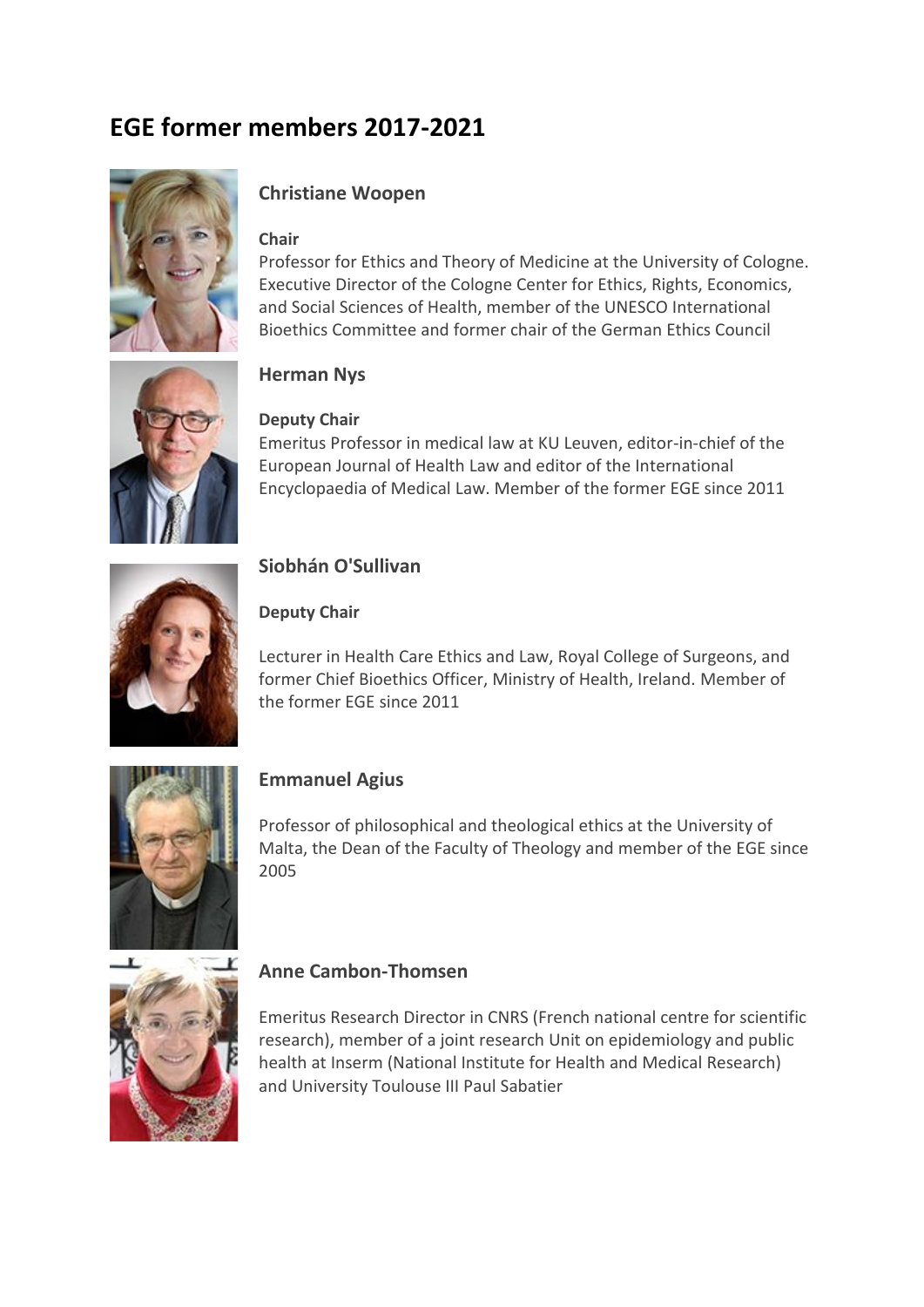

# **Ana Sofia Carvalho**

Professor of Bioethics and Director of the Institute of Bioethics, Catholic University of Portugal, and Chair of the Portuguese UNESCO Chair in Bioethics (2014-2017)

## **Eugenijus Gefenas**

Professor and Director of the Department of Medical History and Ethics at the Medical Faculty of Vilnius University; Director of the Lithuanian Bioethics Committee



#### **Julian Kinderlerer**

Emeritus Professor of Intellectual Property Law at the University of Cape Town; elected President of the former EGE (2011 – 2016)



### **Andreas Kurtz**

Biologist, Berlin-Brandenburg Center for Regenerative Therapies, Charité Universitätsmedizin Berlin; Head of the human pluripotent stem cell registry (since 2006)



### **Jonathan Montgomery**

Professor of Health Care Law at University College London; Chair of the Health Research Authority in England; Chair Nuffield Council on Bioethics (2012-2017)